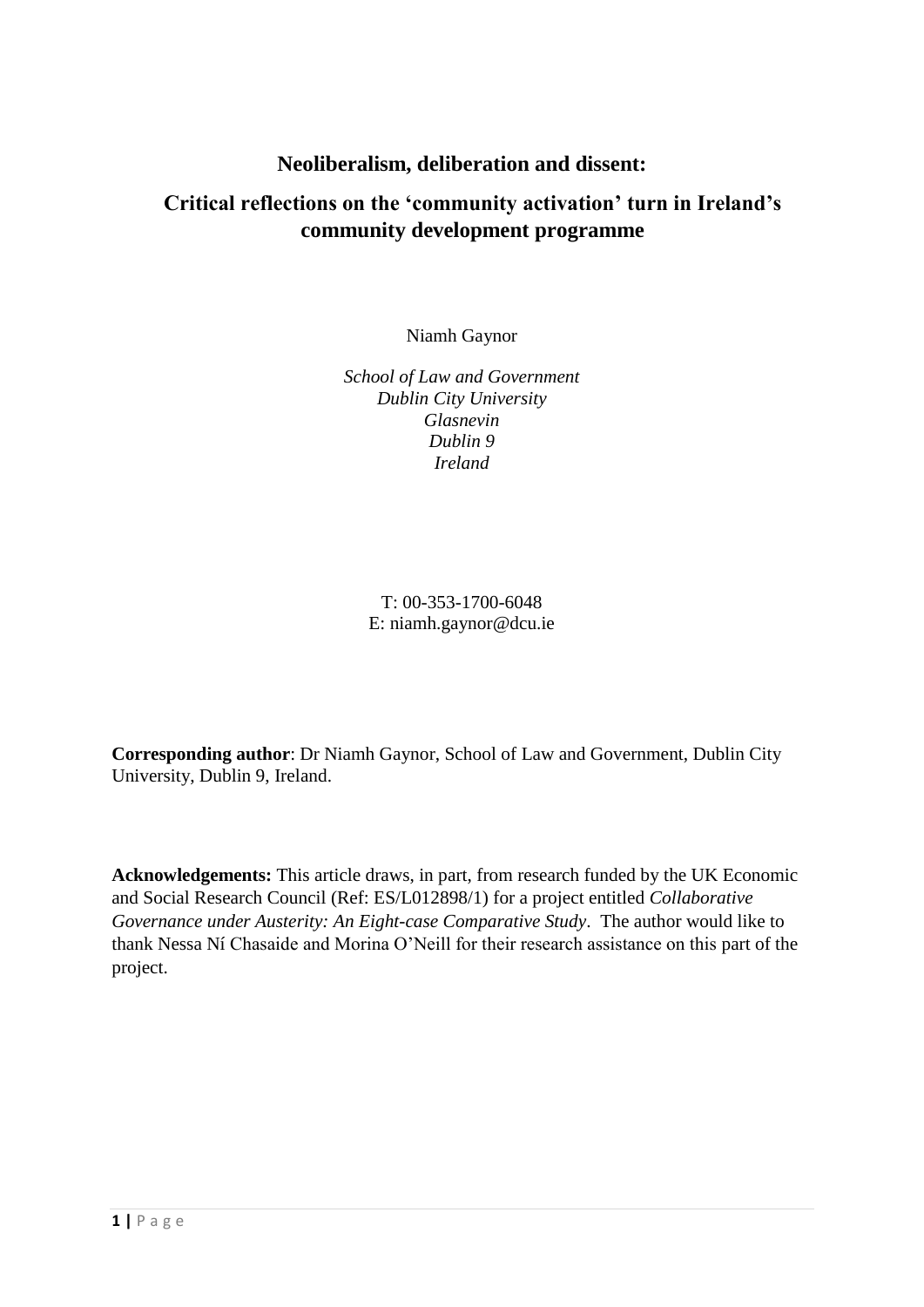# **Neoliberalism, deliberation and dissent: Critical reflections on the 'community activation' turn in Ireland's community development programme**

## **Abstract**

In this article I aim to add to the literature on the impact of neoliberalism on community development by focusing on two recent seemingly unrelated developments in Ireland. The first is the reframing of 'community development' as 'community activation' in Ireland's latest community development programme. I suggest that this 'community activation' turn marks a new departure in the social and political embedding of neoliberalism in community development and in Irish society more broadly in that its reframing of both the identity of 'the poor' and of the nature of supports that they require individualises responsibility and action. This, I argue, not only fragments and atomises communities, it also risks foreclosing any substantive discussion and deliberation of structural issues, thereby posing a threat to democracy.

The second development is the concomitant emergence of a new, more critically engaged form of community activism in the form of the so-called 'water movement'. The actions and aspirations of the women we interviewed within this movement highlight their role in revitalising and re-energising communities, animating public debate and redirecting power back into communities. Activation clearly comes in many forms and, under the shadow of neoliberal reforms, results in many different outcomes. How or if the formal community sector chooses to respond to this diversity and what impacts this will have will prove critical to local communities as well as providing important avenues for future research.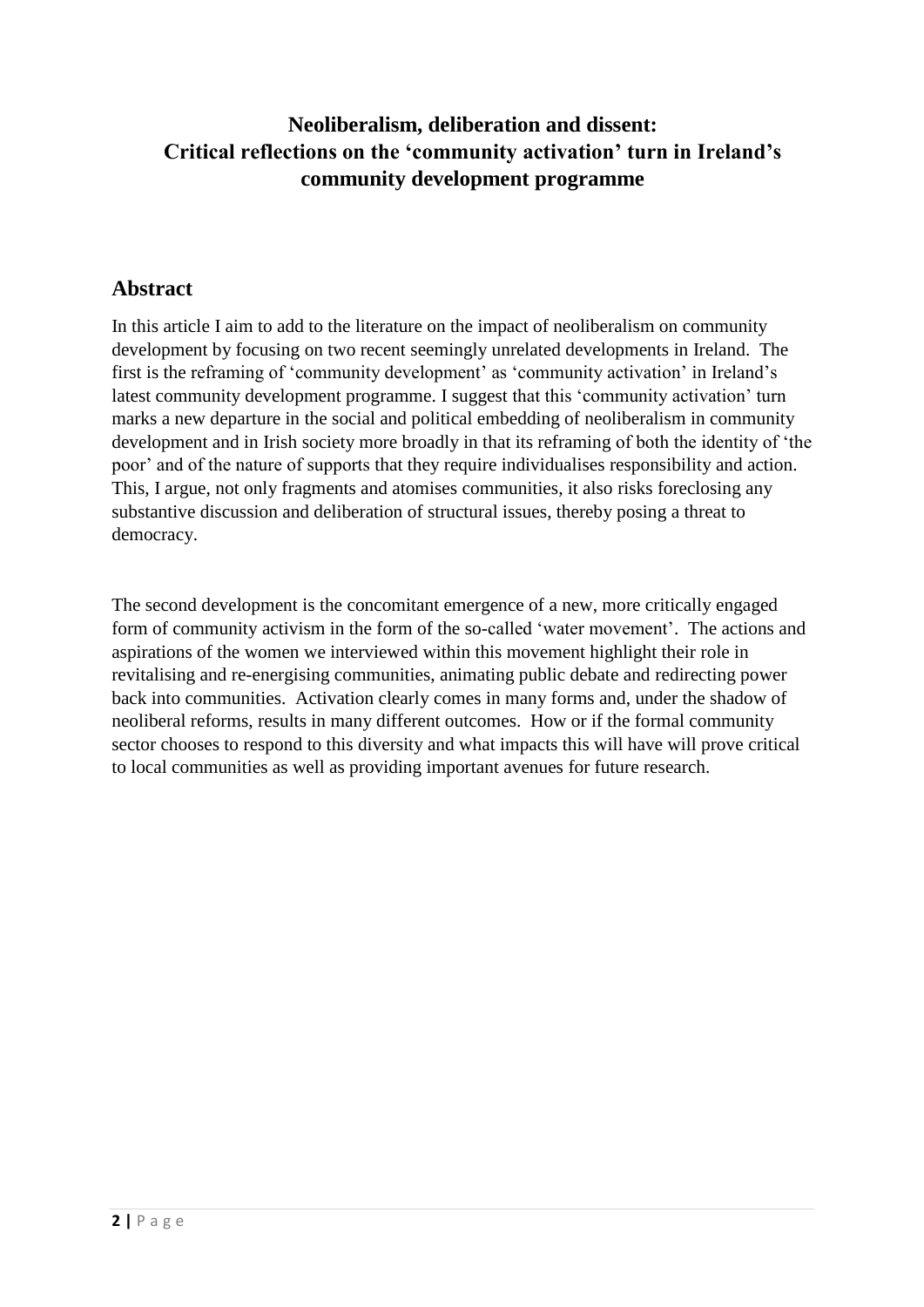### **Introduction**

In 2015, as Ireland formally exited its austerity agreement with the European Commission, European Central Bank and International Monetary Fund, the Irish government unveiled its new programme for community development, the Social Inclusion and Community Activation Programme (SICAP). While largely reproducing the central tenets of previous programmes, SICAP included two new important developments. The first was the introduction of a public tendering process for implementation contracts. Aimed at enhancing cost-efficiencies in programme delivery, this opened the market to agencies and companies outside the community development sector and led to widespread condemnation of what was seen as the effective privatisation of community development work<sup>1</sup>. The second development was a shift from 'community development' to 'community activation' in both the title and the content of the programme. While there has been much debate and critique from within Ireland's community development sector in relation to the first development, in this article I focus on the latter which, I argue, marks a new departure in state-sponsored efforts to socially and politically embed neoliberalism within community development.

The impact of neoliberalism on community development in Ireland has not been limited to these new developments however. At about the same time as SICAP's activation turn was being formulated, a separate, more critically engaged form of community activism was emerging spontaneously in villages and communities across the country. Borne of a profound sense of injustice with the perceived inequalities underpinning the state's neoliberal reforms, the so-called 'water movement' of 2014 and beyond<sup>2</sup> heralded a very different form of 'community activation'. As well as directly challenging the atomising intent of the state's neoliberal project, the movement also revitalised and (re)activated communities by stimulating local deliberation and debate, thereby redirecting power back into communities. Its activities highlight the different forms community development can take outside of formal state-sponsored structures.

**<sup>.</sup>** <sup>1</sup> See, for example, 'Stealthy privatisation of community and public services', *The Village Magazine*, March 4<sup>th</sup>, 2015; Community Work Ireland (2015).

<sup>&</sup>lt;sup>2</sup> The 'water movement' was a nationwide community-led movement which began in opposition to a new water tax introduced in 2014 but, as I outline in the penultimate section of this article, went on to develop into a more broad-based movement seeking alternatives to neoliberalism.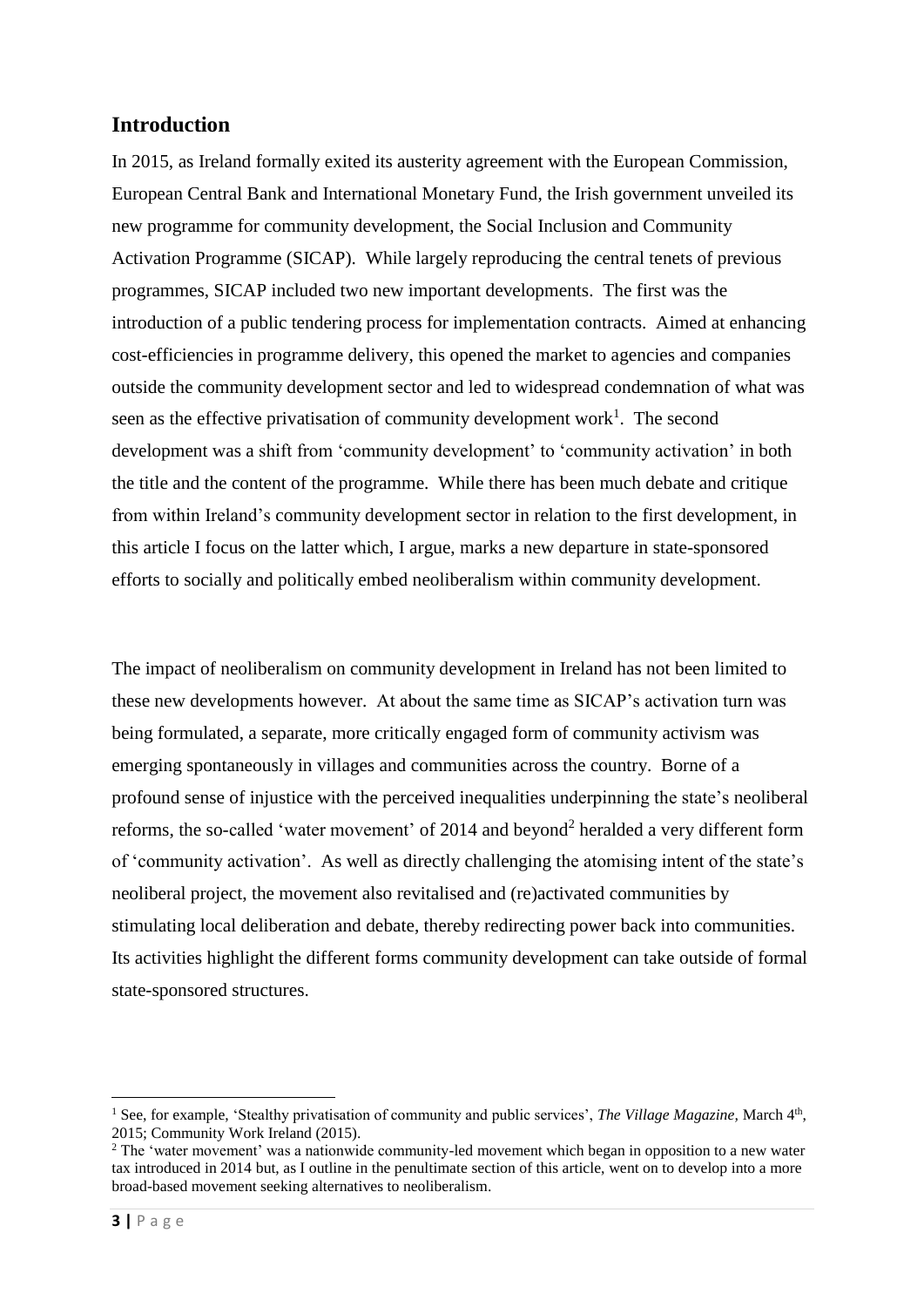My aim in this article is to add to the literature on the impact of neoliberalism on community development (see, for example, Shaw, 2011; Meade et al, 2016; Newman and Clark, 2016; Fursova, 2018) by critically reflecting upon these two contrasting forms of community development which have emerged with and through neoliberal reforms. Combining a critical analysis of SICAP and associated policies with data from interviews conducted between 2015 and  $2017<sup>3</sup>$ , I argue that, while on the one hand, the 'community activation' turn which underpins Ireland new community development programme marks a new departure in statesponsored efforts to socially and politically embed neoliberalism in community development and in Irish society more broadly, on the other, the actions and aspirations of community activists within the so-called 'water movement' pose a direct challenge to this. Resonating with the more radical, politically active roots of Ireland's community development movement (see, for example, Bissett, 2015), the actions, motivations and aspirations of these new activists also pose a challenge to the formal community development sector. Enmeshed as it is in the technocratic exigencies and relational limitations of SICAP, can it or should it engage? Its actions in this regard will prove critical to local communities as well as providing important avenues for future research.

The article is structured as follows. Following this brief introduction, I set out the theoretical framework which underpins my ensuing analysis. Focussing in particular on the relationship between neoliberal strategies of state reconstruction and retrenchment associated with the downsizing of the welfare state in tandem with new forms and modes of governing which emphasise individual responsibility and action, I explore the institutional and discursive strategies used in promoting these new forms of governing. These include the social inclusion agenda as promoted, in particular, through the European Union (EU). Section Three then focuses on the activation turn in Ireland's SICAP programme. Exploring this development within the context of broader developments in social protection policy in Ireland, I suggest that both the reframing of the identity of the 'the poor' and of the nature of supports they require individualises responsibility and action. This, I argue, not only

**.** 

<sup>&</sup>lt;sup>3</sup> This article draws, in part, from fieldwork conducted as part of an international project exploring the impact of austerity on governance across eight locations. Fieldwork in Ireland comprised, in total, 45 interviews, two focus groups and one observation conducted by either the author or one of her Research Assistants. This paper draws, in particular, from interviews with 6 SICAP implementers, 4 local authority officials and 19 community activists. All data were coded and analysed through NVivo by the author.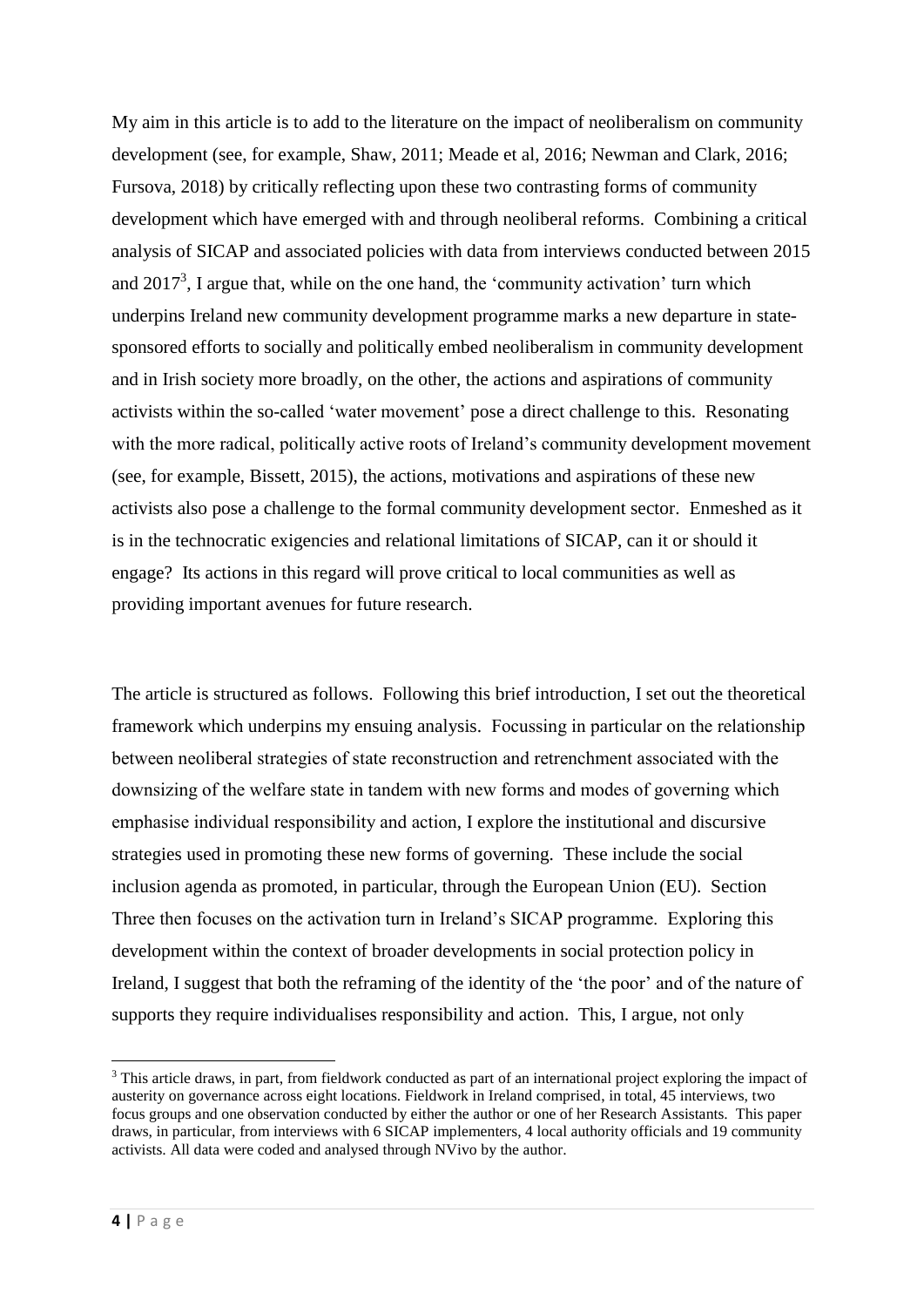fragments and atomises communities, it also risks foreclosing any substantive discussion and deliberation on structural political economic issues, thereby posing a threat to democracy. In Section Four, I turn to a contrasting form of community activation in the form of the socalled 'water movement'. Drawing on interviews with 19 members of this movement, I outline how these activists have countered the neoliberal individualisation agenda by bringing atomised communities together, animating public debate and deliberation, and reigniting and reinvigorating local democracy. I conclude with some questions on what this means for the formal community development sector as well as for future research.

#### **Neoliberalism, social inclusion and community development**

While neoliberalism itself is a slippery, contested and indeed, highly contestable concept, manifesting in various ways and through different policies and strategies in different places, its underlying market-based logic and privileging of capital as the means through which prosperity and advancement is attained represents a common ideology. As Harvey (2005: 3) notes, '…neoliberalism values market exchange as an ethic in itself, capable of acting as a guide to all human action'.In recent decades, much work has been done in uncovering the different strategies, policies and practices of such 'actually existing neoliberalism' (Brenner and Theodore, 2005) in different contexts. Here I want to focus in particular on the relationship between neoliberal strategies of state reconstruction and retrenchment on the one hand, and new forms and modes of governing on the other.

A growing body of work is concerned with the emergence of new forms of governing or governmentalities emphasising individual responsibility and coproduction in the context of the downsizing and erosion of the welfare state (Rose and Miller, 1992; Rose, 1999; Jessop, 2002; Dean, 2007; Peck and Tickell, 2007). This work provides important insights which help illuminate how attempts to downsize welfare states are accompanied by institutional and discursive strategies that seek to shift responsibility for employment and welfare provision onto individuals and communities. One of the principal vectors by which this is achieved is through civil society organisations. Fursova (2014: 121) for example, argues that the '…neoliberalization of non-profits morphs the sector into a neoliberal para-state apparatus that is more concerned with re/producing specific neoliberal subjects rather than facilitating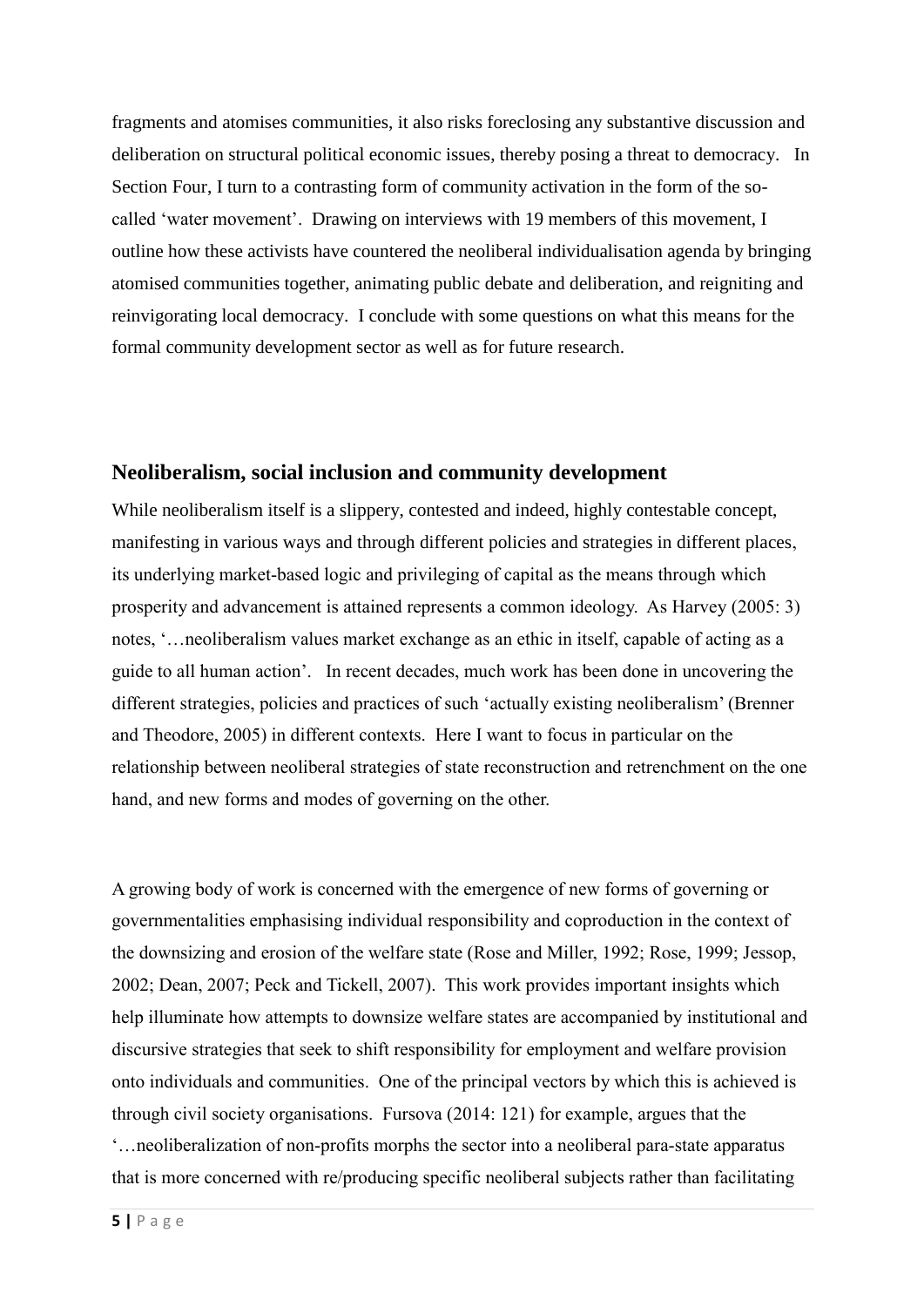the development of vibrant and participatory civil society'. And, as I discuss below, one of the principal strategies through which this is achieved is that of social inclusion.

An important caveat to note before moving on to this however is that, as commentators such as Newman (2014: 134) point out, there is often an over-reading of the effects of such strategies in terms of their success and ability in constituting new forms of governable subjects. As Rose (1999) points out, citizens possess the agency and freedom to be willing or unwilling allies in this 'conduct of conducts*'* and in the control and management of their subjectivities and behaviours (see also Dean, 2007: 82). Thus, the active inclusion of individuals and communities is not necessarily a *fait accompli*. Moreover, although many commentators worry about the paralysing effects of such neoliberalisation of community development<sup>4</sup>, the variegated and diverse history of community development in Ireland should not be forgotten. Meade (2012), Harvey (2015) and Kelleher and O'Neill (2018) for example, document the sector's strong links to broader social movements from the 1960s forward to its incorporation into the state's corporatist Social Partnership in the mid-1990s followed by its significant state-sponsored downsizing from 2002 forward. Bissett's vivid portrayal of one Dublin community's attempt to defy these cuts and resist austerity through its community arts 'Spectacle of Defiance and Hope' demonstrates the ongoing radical agency of some working class communities despite the odds (Bissett, 2015). Yet, this is against a backdrop of neoliberal retrenchment, rationalisation and incorporation operationalised, in part, through strategies of activation and social inclusion. It is to these we now turn.

Theoretically, the concept of social inclusion, and its antonym, social exclusion, emerged in France in the 1970s in response to concern over the growing inequalities associated with the capitalist, neoliberal model. As Daly and Silver (2008: 546) note, 'Most studies of social exclusion emphasise its origins and dynamics in capitalist development. As the market expands, economic and political restructuring produce new forms of inequality and injustice'. Aimed at understanding and addressing this multi-dimensional condition of cumulative

1

<sup>4</sup> For example, commentators such as Shaw (2011), Meade (2012), Rosol (2012), Newman and Clark (2016) and Kelleher and O'Neill (2018) worry about the implications of the imposition of new managerialist agendas and practices on community development practice, while the attendant diminished capacity for community development practitioners to organise against injustice remains a key concern for others (Mayo, 2011; Crowley, 2013; Newman and Clark, 2016; Fursova, 2018).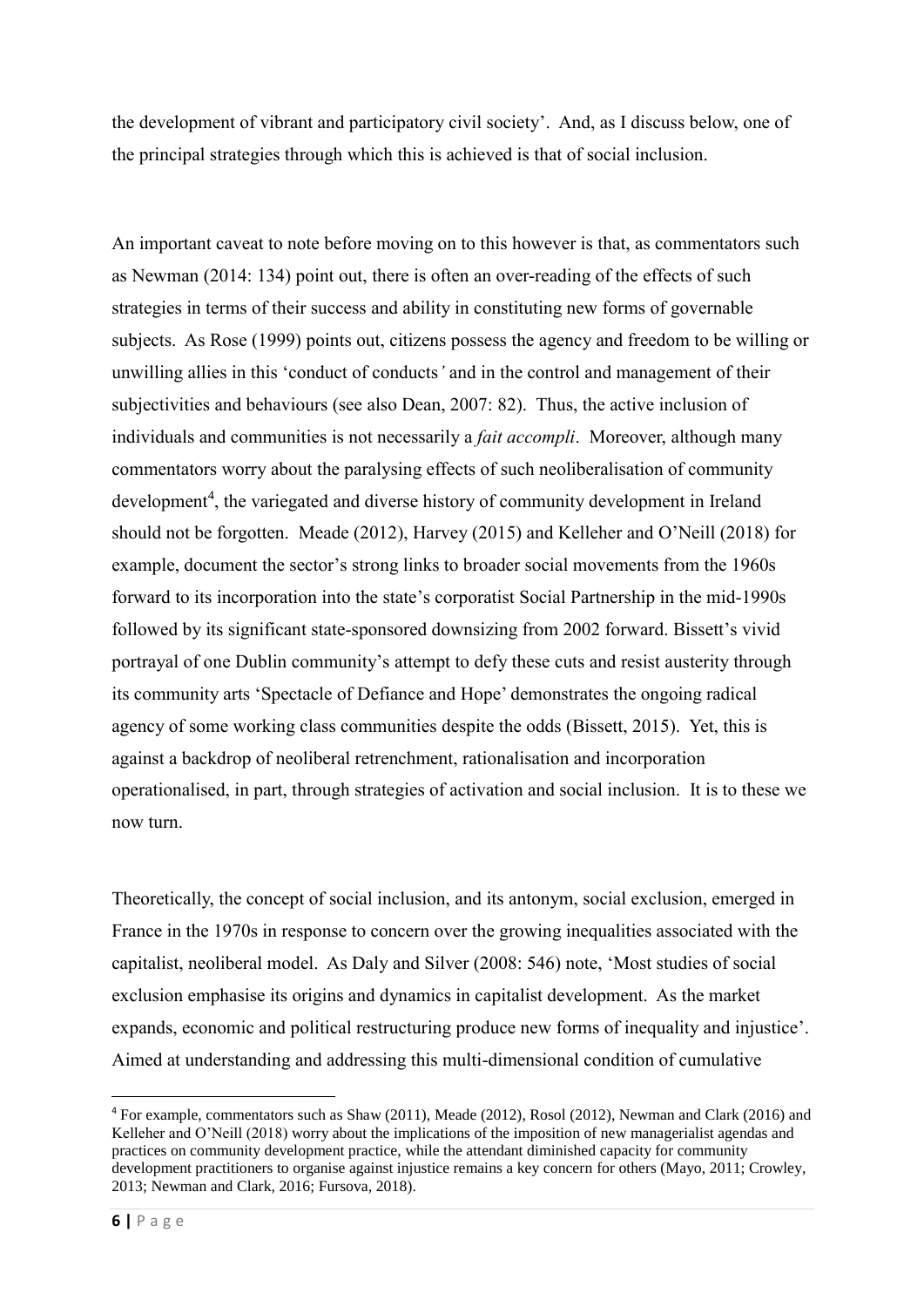disadvantage, scholars sought to move beyond a narrow focus on income and poverty towards a consideration of associated and interrelated social and political factors. Measurements of social exclusion thus included a wide range of indicators. In the United Kingdom (UK) for example, Burchardt et al (2002) used four sets of indicators which cut across economic, political and social fields – namely production; consumption; political engagement; and social interaction. Barnes' (2005) study of social exclusion in the UK included seven dimensions - financial situation; ownership of durable goods; quality of housing; neighbourhood perception; personal and social relationships (operationalised as social support); physical health; and psychological wellbeing. In theory and research therefore, social inclusion has economic, social and political dimensions and is rooted in structural inequalities within the polarising capitalist economic order.

Social inclusion policy however, spearheaded within the European Union (EU) through the Lisbon process which was initiated in 2000, has followed a more selective, narrow route. The European Council's decision, in 2000, that the EU adopt a strategic goal for the next decade of becoming '…the most competitive and dynamic knowledge-based economy… with more and better jobs and greater social cohesion' (Atkinson et al. 2002: 5) resulted in a change in policy direction which focused exclusively on promoting employment within the labour market. Success was now measured in narrow terms of economic growth and job targets (Atkinson et al. 2002; Levitas, 2005). In its 'Recommendation on the Active Inclusion of People excluded from the Labour Market', for example, the European Commission notes that '…an integrated active inclusion strategy… contributes to the Lisbon strategy by facilitating the activation and the mobility of the workforce*'* (EC, 2008: 1). The EU's Directorate General of Employment, Social Affairs and Inclusion defines active inclusion as '…enabling every citizen, notably the most disadvantaged, to fully participate in society, including having a job<sup>35</sup>. As we will see below, the Irish state's definition mirrors this.

In a more global vein, writing about the situation of more marginalised countries in the global South, Porter and Craig (2004: 392-393) have similarly argued that the social inclusion agenda, as promoted by the international aid industry and incorporated into national

**.** 

 $5 \text{ https://ec.europa.eu/social/main.isp?catId=1059&langId=en.}$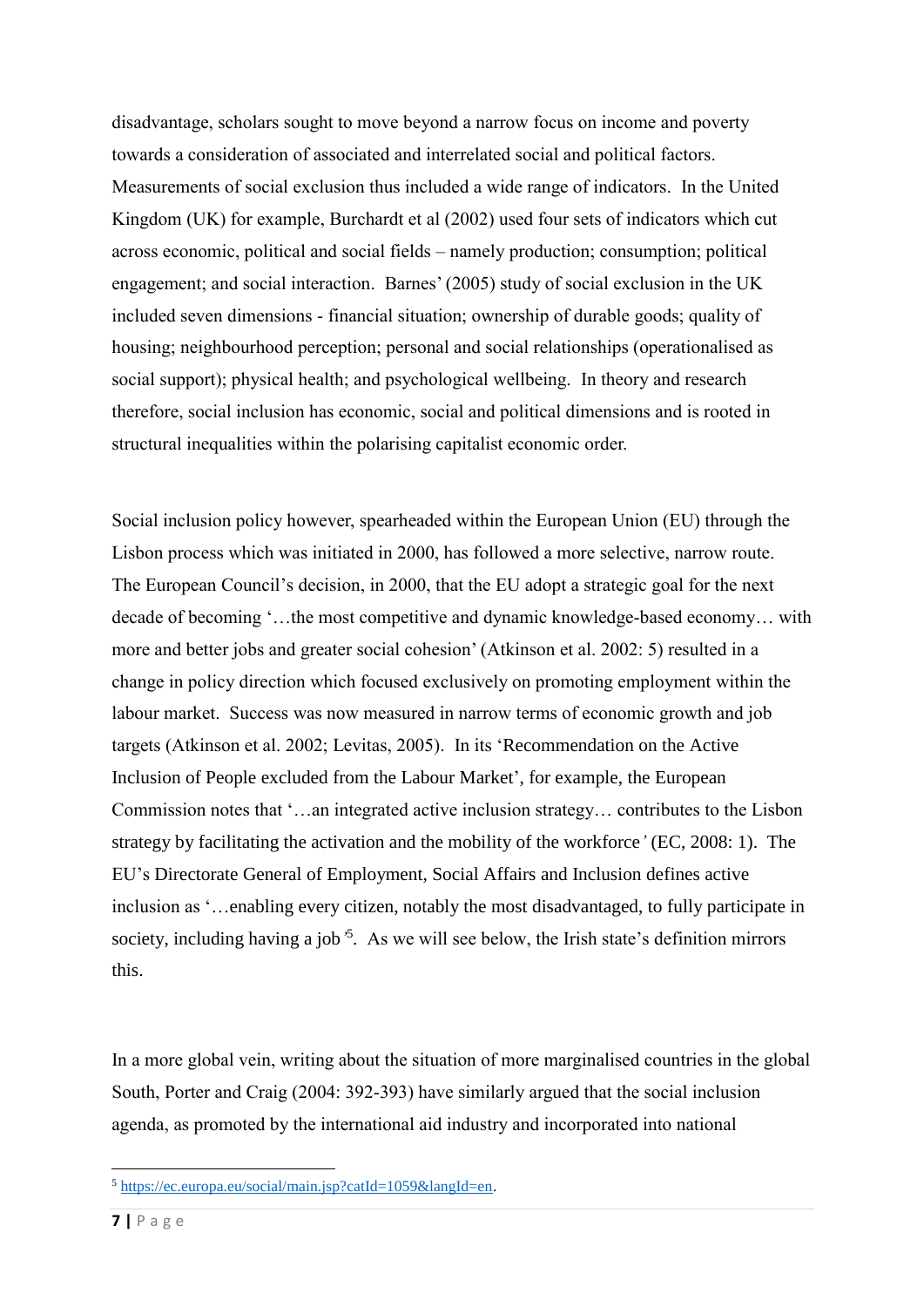development policies, is a neoliberal project aimed at actively incorporating 'the poor'<sup>6</sup> into the global economy. As in the UK and Ireland, this is achieved through their active inclusion in labour markets. Thus, rather than being excluded and left behind, through a wide array of projects aimed at boosting livelihoods, 'the poor' are offered every opportunity to actively participate in the global economy. Once inserted within it, they have every stake in ensuring its continuity and survival (Porter and Craig, 2004: 393). This narrow and selective neoliberal interpretation of the original concept of social inclusion negates its social and political dimensions. In its new incarnation, it supports and consolidates the very system responsible for 'the poor's' economic marginalisation. As we will now see, the 'community activation' turn in Ireland's latest community development programme has consolidated this process in Ireland.

# **From social to economic inclusion: SICAP and the 'community activation' turn in Ireland's community development**

Ireland's long and politically controversial history of community development has been comprehensively documented elsewhere (O'Byrne, 2012; Harvey, 2015; Kelleher and O'Neill, 2018). As in other places and contexts, its aims and aspirations have been, and continue to be highly contested. A tenacious adherence to a 'community development approach' however, among both practitioners and within state policy, has ensured, in rhetoric at least, an inclusion of social, political and economic dimensions within community development policy and practice<sup>7</sup>.

In practice however, as elsewhere, neoliberalism has brought significant challenges to this work. First, a series of EU and state supported local development programmes from the early

<sup>1</sup> <sup>6</sup> I acknowledge that this labelling of those marginalised by and within the dominant economic system as 'the poor' is problematic. As Escobar (1995: 109) in a somewhat analogous context reminds us, '…labels are by no means neutral; they embody concrete relationships of power and influence the categories with which we think and act'. This is the underlying basis for my critique of the 'activation turn'.

<sup>7</sup> This 'community development approach' is defined within the current *Framework for Local and Community Development* as involving '…individual and collective empowerment, enabling and supporting members of a community (of place, identity or interest) to work collectively, to improve the quality of their lives, their community and their society. This approach is often but not exclusively based on an understanding that those affected by poverty and / or disadvantage are often excluded from society due to discrimination, prejudice, lack of resources, skills, confidence and/or education.' (Government of Ireland, 2015: 7-8).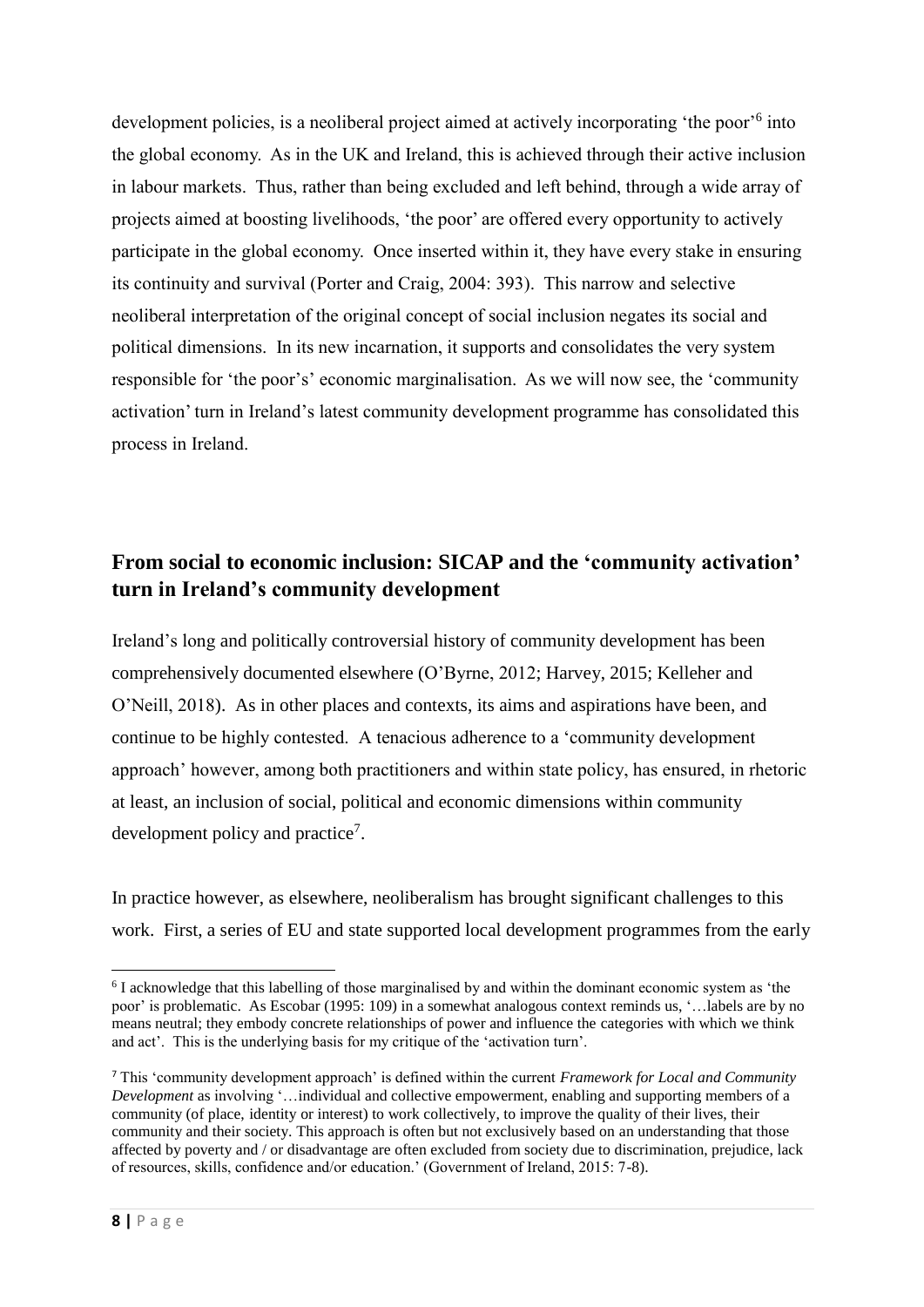1990s forward, while ostensibly recognising the social and political dimensions to community development work have, in practice, privileged an employment focused social inclusion approach<sup>8</sup>. Second, the state's so-called 'cohesion and alignment' strategy, rolled out under the LCDP programme from 2010-2015, has significantly reduced the number of local delivery structures and placed these under the aegis of local government authorities. As a number of our interviewees noted, suffering expenditure cuts and capacity constraints themselves, local authorities are ill equipped and untrained to carry out community development work, thus replicating the classic neoliberal local reform paradox of increased responsibility with reduced resources (Peck, 2012). And third and related, under the auspices of austerity, state supports to more marginalised communities and their groups have been cut at a rate which is significantly disproportionate to cuts meted out overall<sup>9</sup>.

These developments notwithstanding, my argument here is that the quality and ambitions of community development work have been dealt an even more significant blow since 2015 with the advent of SICAP and its associated 'community activation' turn. Specifically, I argue that this this 'activation turn' marks a new departure in the social and political embedding of neoliberalism in community development and that this is marked by two significant shifts in both the policy direction and framing which underpin SICAP. These are discussed below.

### *Reframing and redirecting supports: From social protection to labour activation*

The first shift is in the area of social support. While the rather vague and amorphous aims of both SICAP I (2015-2017) and II (2018-2020) make reference to both the social and economic dimensions of social inclusion, the social dimension is conspicuous in its absence within the key background documents and government speeches on the programme. Indeed, the *Updated National Plan for Social Inclusion* is clear that poverty is to be solved through employment. 'The links between work and poverty are well-established; employment is critical as a route out of poverty' (Department of Social Protection, 2016: 5). It goes on to

**.** 

<sup>8</sup> These include the Area-Based Response to Long-term Unemployment (ABR) 1991-1993; the programme of Integrated Development in Disadvantaged Areas (PIDDA) 1995-1999; the Local Development and Social Inclusion Programme (LDSIP) 2000-2006; the Local and Community Development Programme (LCDP) 2010- 2015; and the Social Inclusion and Community Activation Programme (SICAP) 2015 – present.

<sup>9</sup> Harvey (2015) has documented expenditure cuts to local community development groups from 2008 to 2014 of between 35 and 45 per cent in the context of an overall public expenditure cut of 7.1 per cent.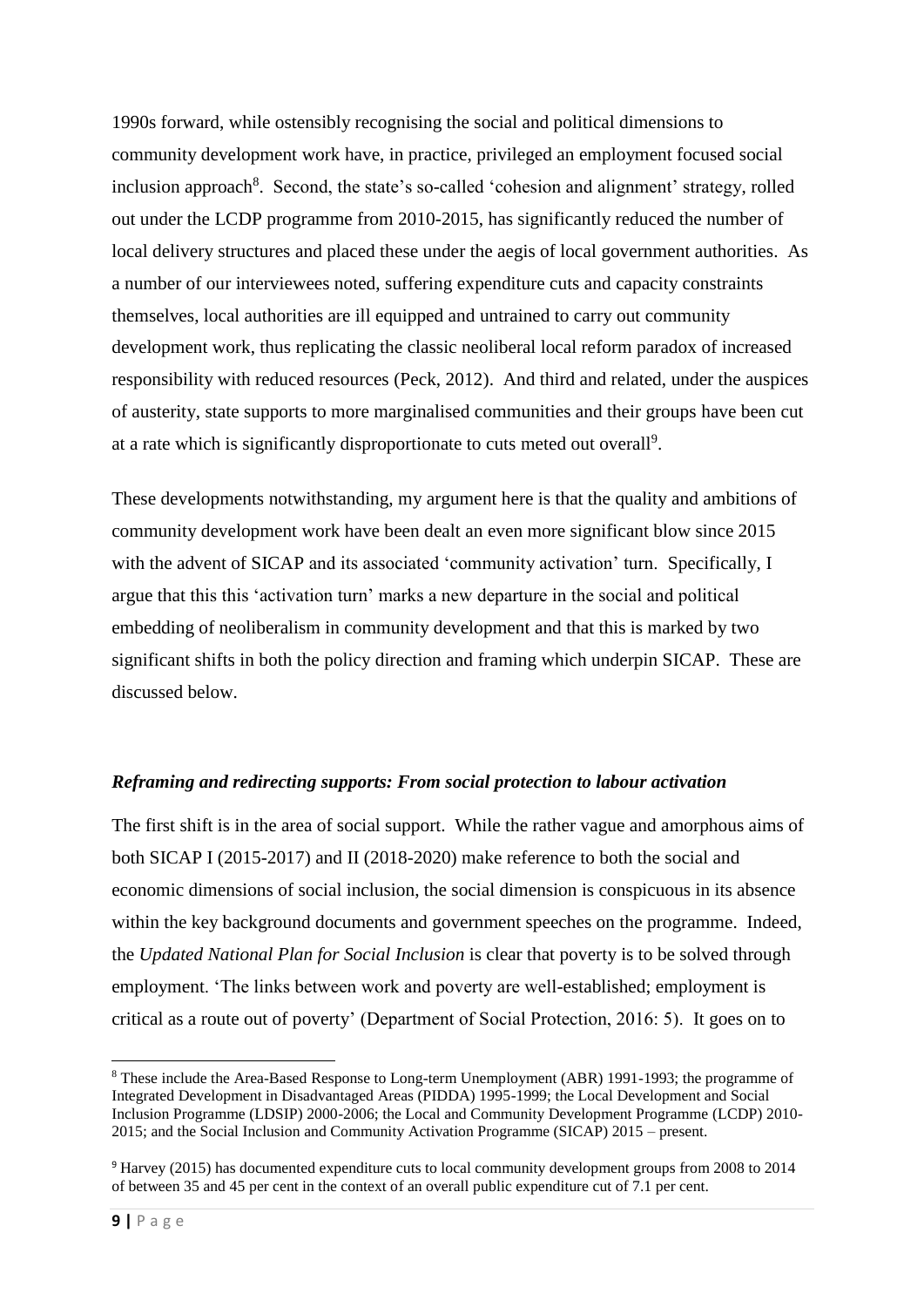explicitly spell out a change in public policy from a focus on social protection to labour activation. 'In recent years, the policy of transforming the social protection system into one which focuses on maximising employability by providing training, development and employment services side by side with income support has been further expanded' (Department of Social Protection, 2016: 5).

The context for this change is provided in the background documentation to the second SICAP programme. In the context of the programme's co-funding by the EU, the EU's priority as being the 'activation of the unemployed' is highlighted. In this framing, social inclusion explicitly becomes narrowed to labour market inclusion. As the background document points out...

*The ESF* [European Social Fund] *Programme for Employability, Inclusion and Learning (PEIL) 2014-2020 is co-financing SICAP in the years 2018-2020. PEIL's priority areas for investment revolve around the activation of the unemployed, social and labour market inclusion, education and youth employment.* 

Pobal (2017: 9 – emphasis added)

The definition of active inclusion in the more recent (2018) consultation process for the new *Action Plan for Social Inclusion 2018-2021* mirrors that of the EU, where it is defined as 'enabling each person, notably the most disadvantaged, to fully participate in society including having a job.' (Department of Social Protection, 2018: 3 – emphasis added). The priority and focus of the new Plan are clear. More structurally attuned measures aimed at social protection are out of favour and individualised approaches to 'active inclusion' and 'labour activation' now take their place. As Murphy (2016: 432) has argued, this is 'lowroad activation' which eschews the more social democratic values of 'high-road' versions, and plumps instead for '…neo-liberal managerial stock management and conservative behavioural controls'. It is not a significant leap from here to understanding what is meant by the 'community activation' concept underpinning SICAP.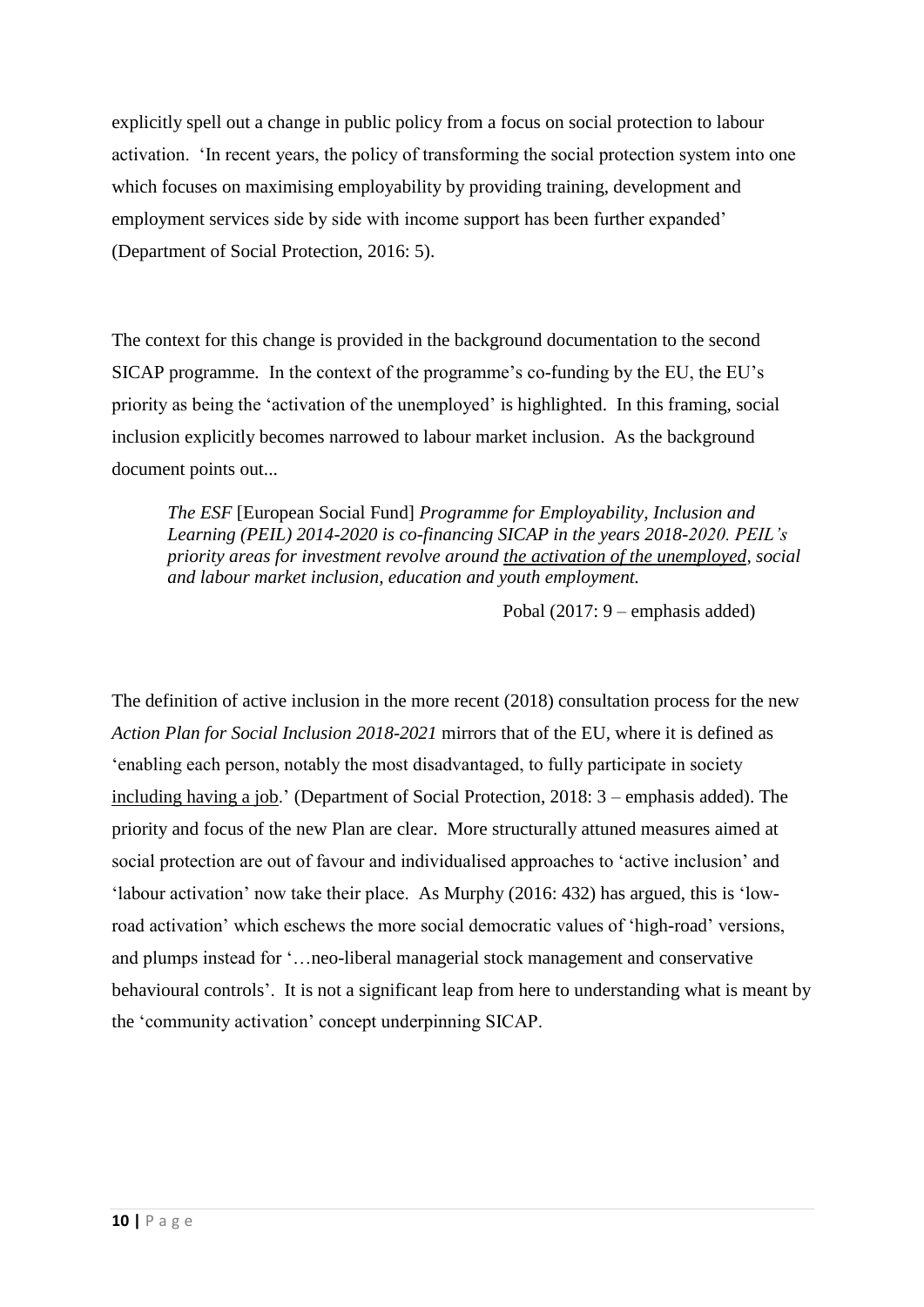#### *Reframing identities: From poor to unemployed*

The second shift, which appears a little later in policy discourse although, intuitively, precedes the move from social protection to labour activation discussed above, involves a reframing of the identity of 'the poor' – from poor to unemployed, and from political and social agents to economic subjects. This is achieved through new statistical representations which construct new identities and subjectivities. A key step in the process appears in the consultation background document for the new *Action Plan for Social Inclusion 2018-2021*  where it is proposed that poverty reduction targets be dropped altogether. The rationale provided for this is the failure to date in meeting these. As the consultation document sets out (Department of Social Protection, 2018: 7)…

The overall aim of the [national poverty reduction] target is to reduce consistent poverty to 4% by 2016 and to 2% or less by 2020, from a baseline rate of 6.3% in 2010… The most recent Social Inclusion Monitor (using data from the 2015 Survey of Income & Living Conditions) reports that consistent poverty was essentially unchanged at 8.7% in 2015… leaving a gap of over 4 percentage points to meet the 2016 interim target of 4%. Reducing the rate now by over 7.5% to reach the 2020 target of 2% may be seen as being very ambitious and unlikely to be achieved….

It then goes on to pose the question (2018: 8) 'Do you think that we should continue to measure progress against targets that are ambitious and challenging but which may also be seen as unrealistic and/or unachievable?'

The implication is clear. It has proven impossible to meet poverty reduction targets and it will not be possible to do so in the future. The solution is not to question why. It is to drop these targets and focus, instead, on job uptake targets. This seemingly bizarre proposal (situated, as it is, in the centre of a social inclusion consultation document) of course makes sense when understood in the context of the consolidation of the neoliberal agenda within and throughout social policy. Preoccupied with measurement and identity construction, it reframes the identity of the poor. They are no longer poor (we don't know as we will no longer have poverty targets<sup>10</sup> to measure against), they are now unemployed. They are no longer social and political agents, but economic ones. And the policy aim is now clear and unambiguous – employment, not poverty reduction.

**<sup>.</sup>** <sup>10</sup> The limitations of consistent poverty as an overly reductive measurement of poverty should be acknowledged. However, as noted above, this limitation is not the rationale behind the government's proposal to abandon it.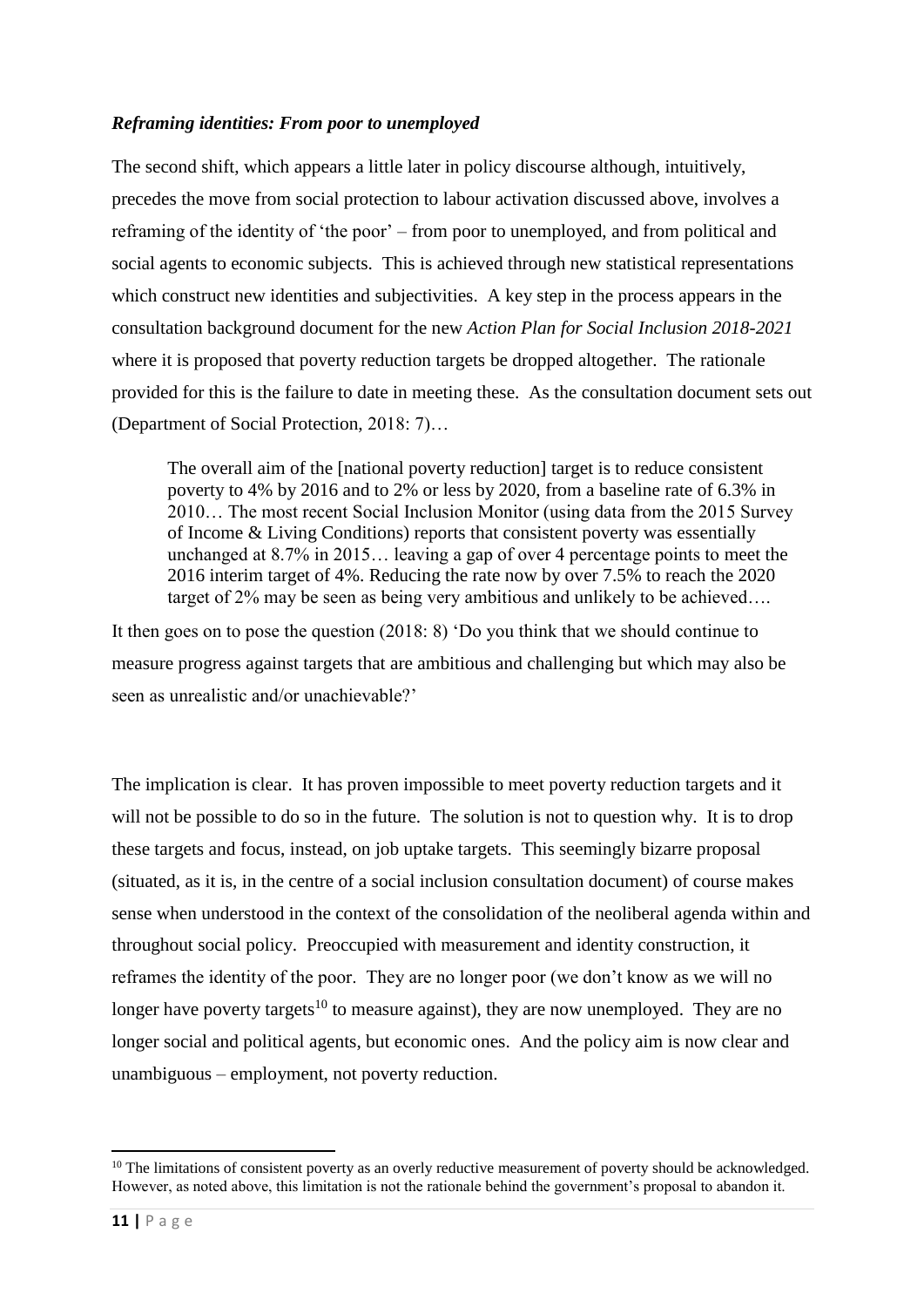This new identity is reinforced and consolidated through a new statistical monitoring mechanism introduced with SICAP, the Integrated Reporting and Information System (IRIS). IRIS gathers a detailed level of information about individuals registered under SICAP, including their age, gender, education and economic status, together with details of supports received. This represents a far more detailed level of monitoring and surveillance than that carried out heretofore. Our interviews with SICAP implementers reveal it to be extremely problematic in two respects. First, it is very time-consuming leaving little time for any 'real community work'. And second, and more egregiously, it is extremely invasive and demeaning to its newly 'activated' subjects. A third important point is that its selective, statistical collation disaggregates community members and represents them as linked (or not) to the global market in ways which negate the broader structural barriers this same market poses. Statistics are never neutral. As Escobar, writing in the analogous context of the international aid industry notes, 'Statistics tell stories. They are techno-representations endowed with complex political and cultural histories… [they] reflect the crafting of subjectivities, the shaping of culture, and the construction of social power' (1995: 213). The neoliberal 'activated' subject is thus constructed through this selective information gathering, as are their relations within and to the broader neoliberal system.

From its labour market focus to its reconstruction of citizens and communities as economic subjects – 'activated' within the labour market, my argument here is that SICAP represents a consolidation and expansion of neoliberalism across community and social life. This is seen in both the problematic and disempowering reframing of community development as community activation, and in the economic colonisation of its broader tenets of social inclusion.

#### *The limits and dangers of the inclusion / activation turn*

But what is so wrong with community activation and social inclusion? Surely measures aimed at including people in opportunities offered by the global market would seem preferable to excluding them and forgetting about them altogether? Is it not better to have a job on minimum wage than none at all? Is it not better to have access to services, however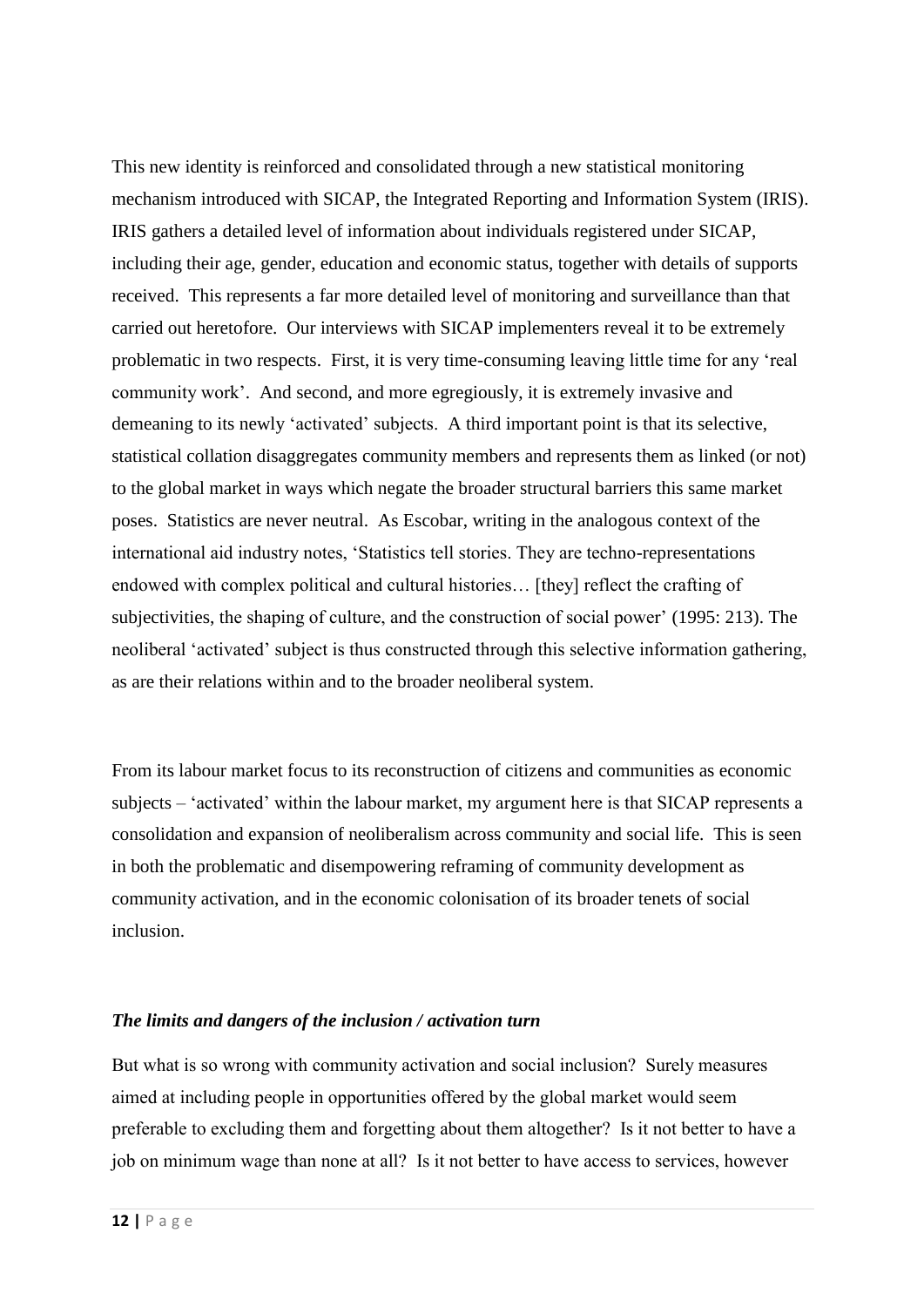restricted, than none at all? Perhaps. But three important features of the inclusion / activation model need to be considered. First, the inclusion / activation agenda is not fundamentally redistributive in any substantive sense. The 'poor's' 'inclusion' is a limited one and their 'activation' only goes so far. It poses no challenge to the underlying distribution of local or global assets and wealth. Its impacts are purely palliative. Second and related, the inclusion / activation discourse forecloses substantive public deliberation on structural political economic issues. As others have noted, the current neoliberal consensus is in fact an economic consensus based around the interests and exigencies of global capital (Harvey, 2005; Peck, 2012). The inclusion / activation agenda, as part of this, is in fact a political agenda, aimed at the disciplined inclusion of the poor / marginalised into this. Shifting responsibility for a whole range of economic, social and political problems onto local actors, it leaves marginalised communities and individuals with little option but to participate, and closes off political and structural deliberation and critique. And third, the inclusion / activation agenda, in its practical and discursive construction of 'active communities', individualises responsibility and action. In building a deliberate, statisticallyconstructed resource differential between 'activated', included communities (the employed) and their peripheral, 'inactive', residual neighbours (the 'lazy' unemployed), it pathologises frustration, resentment and dissent. This, in turn, risks driving deep social divisions and intolerance.

Ireland's activation turn, as embodied within the discourse surrounding SICAP, is therefore doing little to improve the conditions of the poor in the long-term. If anything, through its distinctly technocratic, disciplinary intent, it risks diluting and dissipating the political agency of more marginalised individuals and communities, worsening their long-term conditions and prospects. All is not lost however. 'Activated communities' come in many different guises and communities can be 'activated' in many different ways. This is the subject of the following section.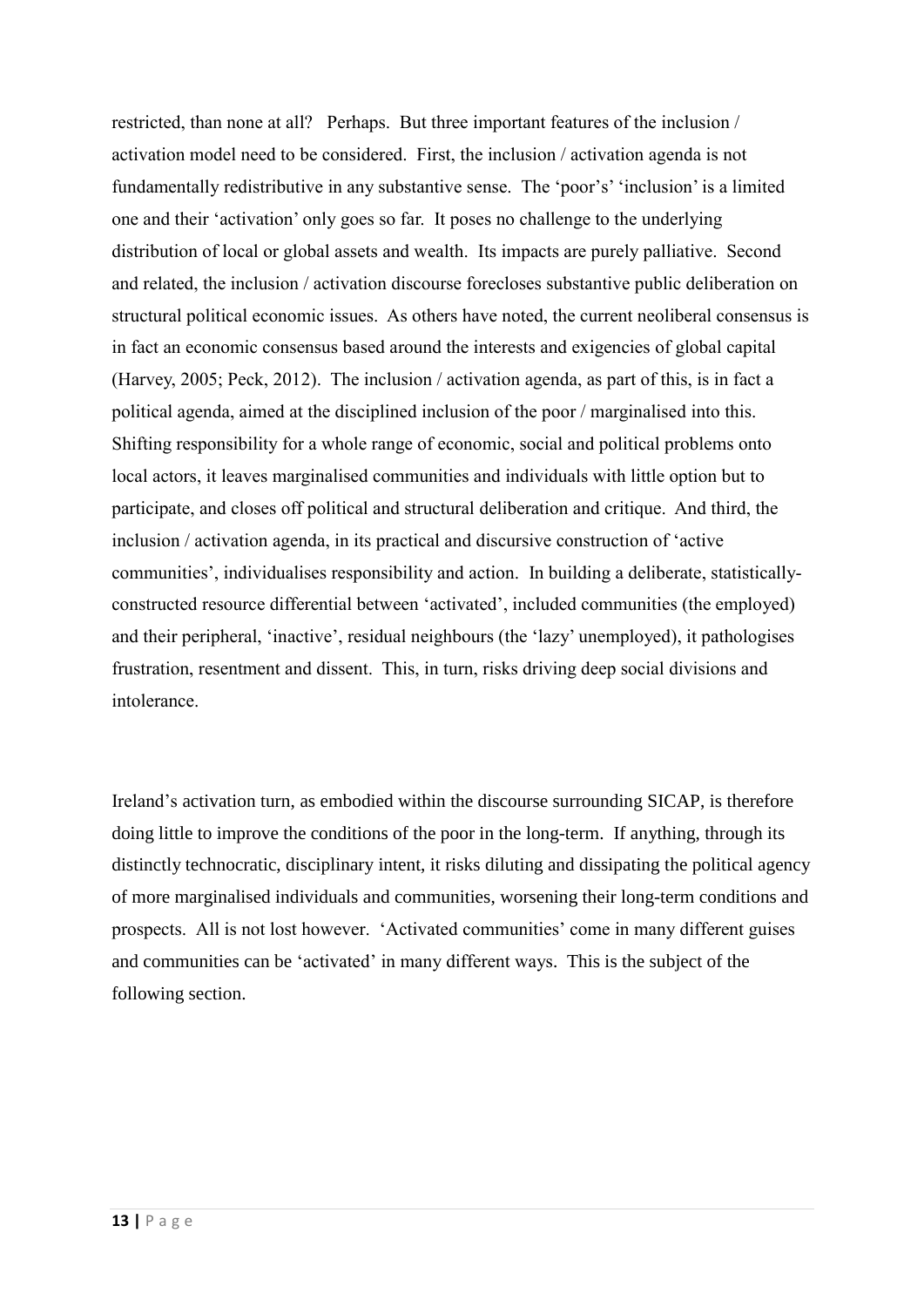#### **Activated communities bite back: 'Putting the unity back into community'**

In 2014, as part of a series of new taxes under Ireland's austerity programme, a new water charge was introduced<sup>11</sup>. Coming on the back of new household waste charges and new property taxes, and in the context of widespread retrenchments in public services and supports, this, for many, was the final straw. Pockets of localised resistance – to bill payment and to the installation of new water meters – grew as communities organised in opposition. Building on these pockets of resistance, a series of large public protest marches $^{12}$  led by a number of Trade Union movements were organised from October 2014 forward, and what became known as the 'water movement' was borne<sup>13</sup>.

From the outset, four key features of this movement and its adherents were striking. First, this was never just a single-issue movement and it was never just about water. A survey carried out in 2015 of 2,556 people involved revealed that 60 per cent had gotten involved because 'austerity has gone too far' (Hearne, 2015: 9). Second, a wide variety of people became involved, in a wide variety of ways. And, for many, it was the first time they had ever become engaged in community activism. Within the same survey of activists (Hearne, 2015: 17), 54 per cent were what I call 'new activists' – people who had never engaged in community activism before. Third, many of these 'new activists' were women. And fourth, and perhaps most crucially, this was very much an organic movement which arose spontaneously in villages and communities across the country and did not rely on the formal community development sector or on local political or trade union leaders for guidance or leadership. In many ways, this movement is reminiscent of earlier waves of community mobilisation which arose organically in the 1960s and 1970s in response to crises of housing, drugs and urban poverty. Many of these earlier community movements became absorbed into the state sponsored community development sector of the 1980s forward however, effectively neutralising resistance and bringing it under state control (Meade, 2012; Kellegher and O'Neill, 2018).

1

 $11$  Up to this point, water provision was financed from general taxation.

<sup>&</sup>lt;sup>12</sup> According to Hearn (2015: 7), 27 marches occurred across the Dublin area, while 64 others took place nationally.

<sup>&</sup>lt;sup>13</sup> See Finn, 2015 and (author – citation removed) for more detailed accounts of the background to this movement, together with the state's and mainstream media's efforts to delegitimise and repress it.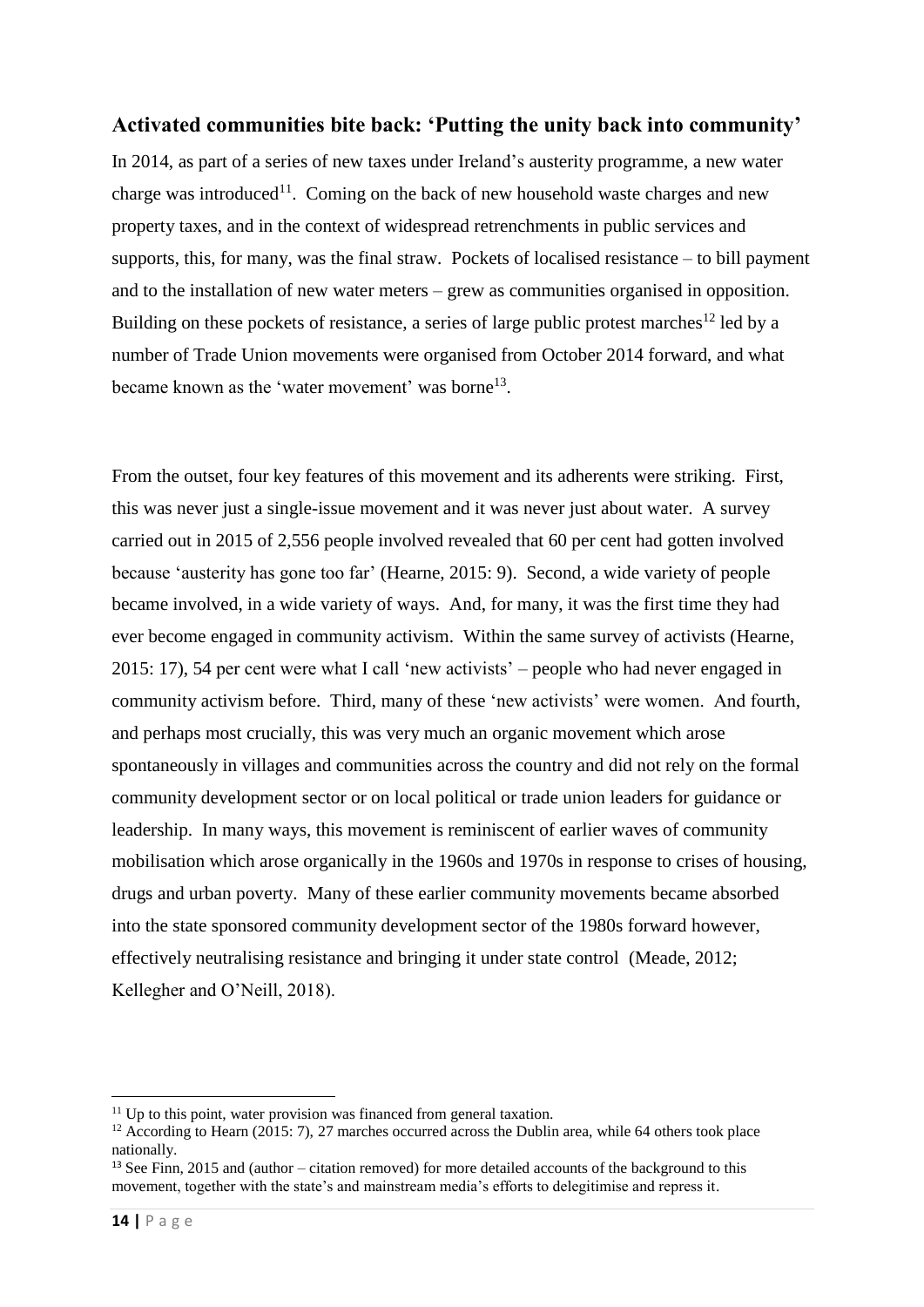In 2017, we met and spoke with 19 of these 'new activists' involved in the recent water movement. Our conversations focused on their motivations for becoming involved in local actions, what form this involvement took, how the experience had impacted upon them, and their aspirations and ambitions for the future. While the majority of our respondents were initially motivated by challenges in their own personal circumstances linked to austerity – job losses and/or emigration within their families; increasing difficulties paying bills on reduced wages; cuts to pensions and other supports – the one common theme cutting through all conversations when talking of impact was the movement's role in bringing diverse groups of people together in common cause and mutual support – in other words, in re-energising and (re)activating communities.

The activities the women we spoke with varied from participating in public protest marches and blockades of meter installations in estates and on roads within their communities, to providing supports of many other different kinds. Some looked after the children of women out 'on the meters' after school or in the evenings so that they could attend meetings or participate directly in other ways. Some distributed information leaflets and spoke at local meetings. Some cooked hot stews and dinners for those blockading meters. Others became involved in local soup kitchens providing hot dinners to the growing numbers of homeless. Others organised fundraising events for the homeless in their areas. Although they found and continue to find their engagement tiring and extremely demanding, all spoke of the importance of solidarity and support, their sense of renewed purpose and power, and the firm friends they had have made through their experiences.

These are truly 'activated communities' in that their actions not only resulted in a government U-turn on the new charges in  $2016^{14}$ , they revitalised and re-energised communities, opened a space for deliberation and debate on the policy choices taken and not taken, and, at a time of profound stress and difficulty, redirected power back into communities. Possibly a more significant outcome of these developments however, and the one most consistently highlighted by our respondents, is the way in which these diverse and variegated acts of collective resistance, solidarity and support contributed to the healing and rebuilding of

**.** 

 $14$  By May 2016, according to official figures, less than 50 per cent of Irish citizens had paid their water bills. In July 2016, the government finally capitulated to popular resistance and scrapped the new water charges scheme.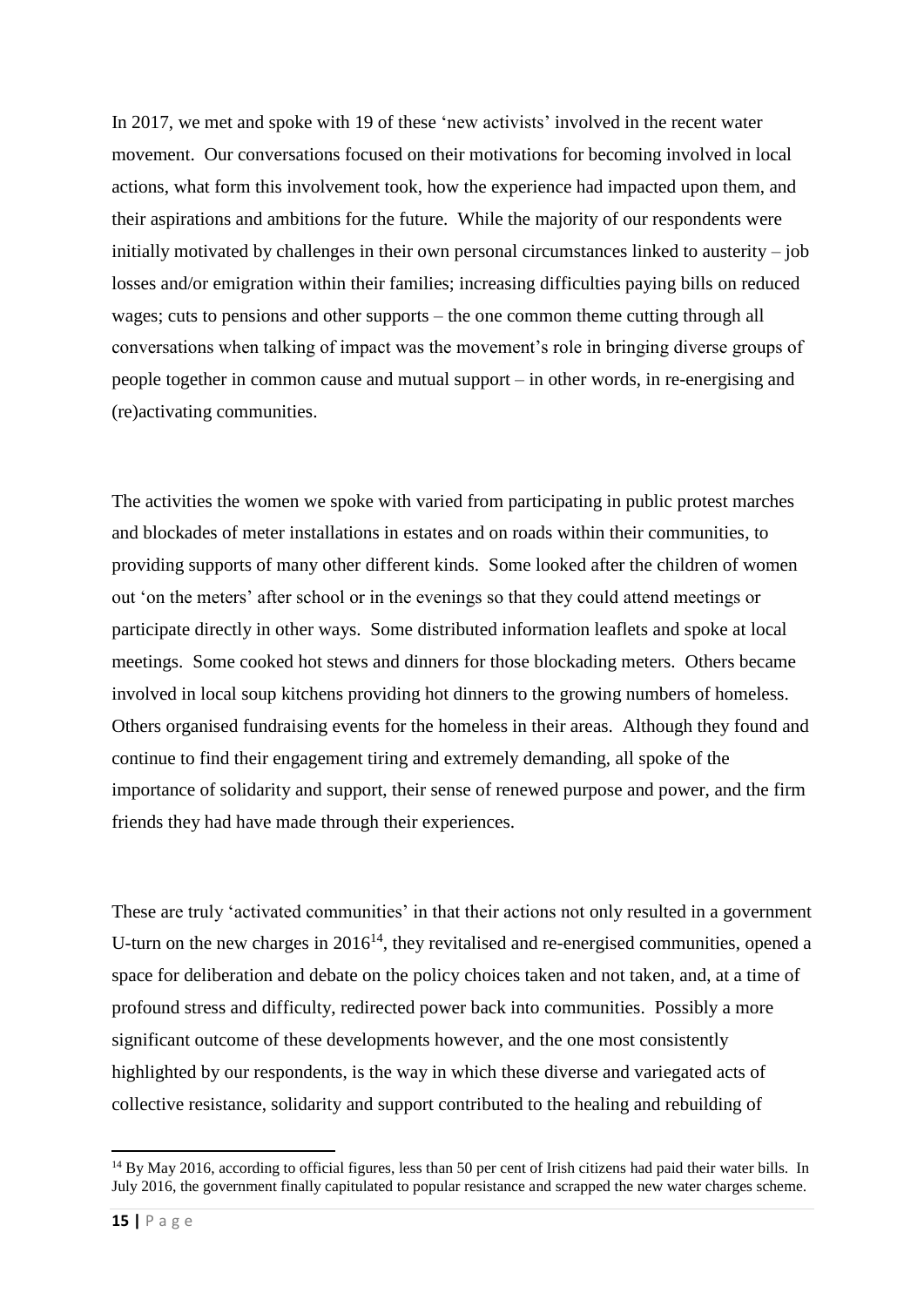fractured and atomised communities. The waged, non-waged, and inadequately waged all came together to debate and deliberate upon the direction their lives and those of their communities were taking. Individual experiences of stress, frustration and, at times, despair were individualised no more. The dots were joined and people's power and hope grew. The rallying call for the movement speaks for itself – 'putting the unity back into community'. Some excerpts from some our conversations give a flavour of this.

*At the edges of the estates, people started putting up tents and gazebos. If you had acquired a house on the estate* [if a household had agreed that their meter installation be blocked]*, then those people would allow us into their garden to have set tents up, you know? Such kindness, you know? So people could gather in that space, you know? And people would donate say a Superser* [gas heater] *or a radio. And then, what started to happen was people started to kind of just talk to each other, you know? … People got to know each other, people that would've only seen each other on the street were now actually sharing stories, you know?… And I thought to myself, of all of the memories that I have, and I hope to live to a very old age, that for me was the absolute most amazing thing that I witnessed.* 

(Activist 1)

*I just had, again, that sense of what was happening, that reclaiming of common spaces within the community as our own, where people could come and verbalise and be listened to.* 

(Activist 2)

*That sense of walking down O'Connell Street on the march and knowing that this was your community around you… that you're a part of this national community. And you'd say, "Hello, how are you?" And you would actually engage with people, you made eye contact… it just kind of opened up a new world of relationships of respect, of acknowledgement of others.* 

(Activist 3)

At a time of profound fracture and despair, when mainstream public discourse and policy – from government and opposition parties, to media institutions, to SICAP itself – refused to countenance any alternative to the obviously failed and failing inclusion / activation agenda, the actions and ambitions of these local communities shone a light in the dark. Highlighting the political and economic limitations of the state's ambitious social engineering project, and operating outside formal community development structures, they brought atomised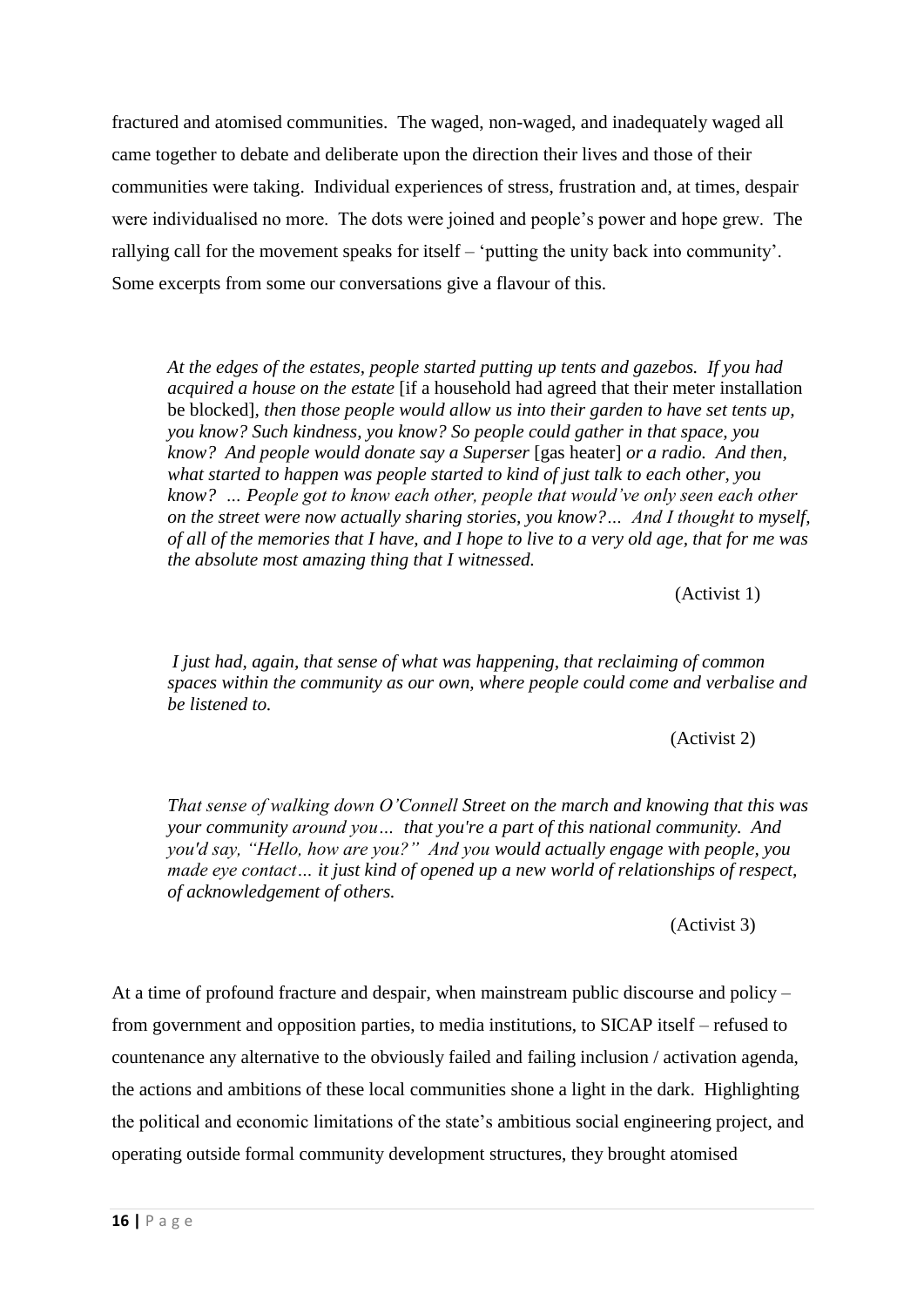communities together, animated public debate and, (re)activating communities of solidarity and support, reignited and reinvigorated democracy.

## **Conclusion**

The policy and practice of community development has always been contested. The challenges and constraints of neoliberalism render it now even more so. However, it is important to remember the diversity of voices, identities, ambitions and talents that often lie hidden or unrecognised within our communities. As Meade et al (2016: 1) note, 'Against the dominance of managerialism and the fracturing of solidarity between citizens, we highlight the importance of a critical vision of community that supports diversity while promoting dialogue across distance and difference'*.* This paper gives concrete empirical reality to that vision. Its critical reflection on the two contrasting forms of community development that have emerged through and with neoliberal reforms adds to the wider literature on the impact of neoliberalism on community development.

But what does this all mean for Ireland's formal community development sector, enmeshed as it is in the problematic inclusion / activation relations and technocratic managerial exigencies that are SICAP? Should it continue with business as usual – SICAP implementation in survival mode in the hope that things will improve in the future? Or is it possible to regain a more critical, political edge and assist in the healing and rebuilding of communities? In times of acute economic marginalisation and stress, solidarity and support are crucial. And just as important is the space and the permission to imagine beyond a 'TINA' to a world where communities reclaim their power and voice, and fight back against the marginalising discourses of the economic elite. When asked about their ambitions and plans for the future, the women we spoke with all emphasised the need for more local democratic participation. Not in the form of traditional institutions and practices, but in the form of real, substantive fora which, fostering dialogue, deliberation and understanding, open a space to all to share and laugh and question and learn. The conversations have begun, in tents and gazebos, in kitchens and community centres, on 'meter lines' and protest walks across the country. As the 'water movement' has shown, 'community activation' comes in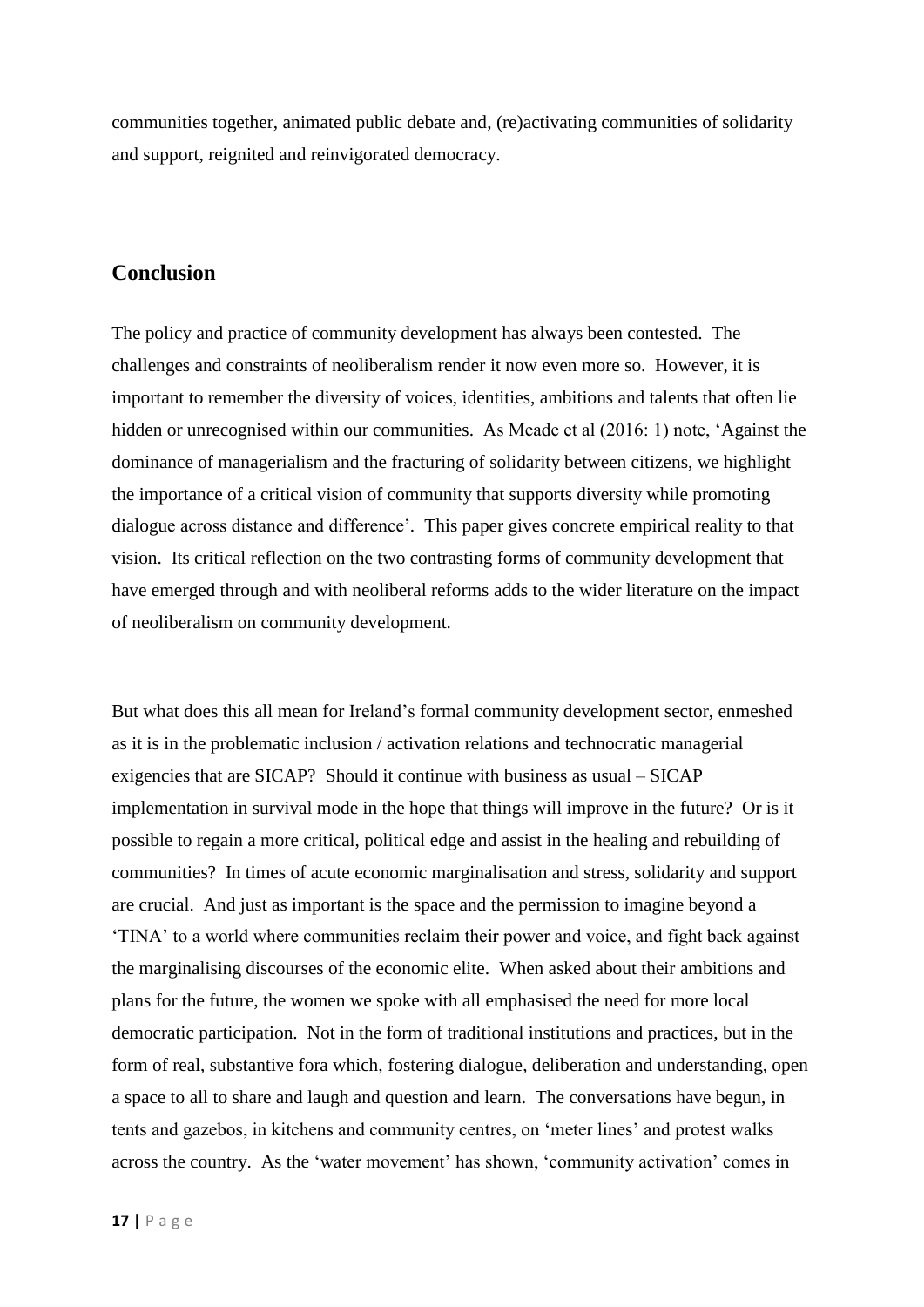many different forms and results in very different outcomes. How the formal community sector chooses to respond to this diversity and what impacts this will have will prove critical to local communities, as well as providing important avenues for further research.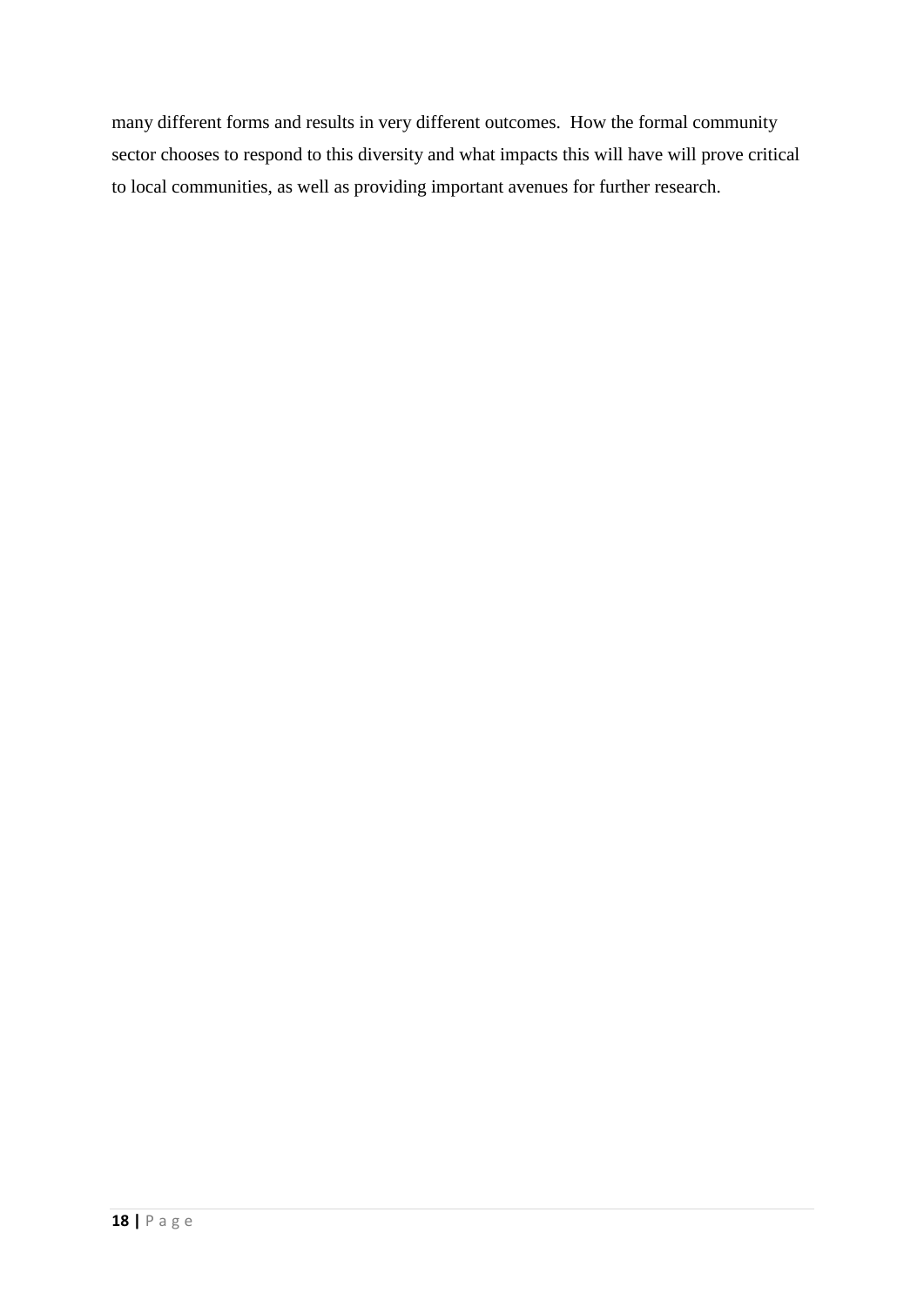# **Bibliography**

Atkinson, T., Cantillon, B., Marler, E. and Nolan, B. (2002) *Social Indicators: The EU and Social Inclusion,* Oxford University Press, Oxford, Chapter 1.

Barnes, M. (2005) *Social Exclusion in Great Britain: An Empirical Investigation and Comparison with the EU,* Aldershot, Avebury.

Bissett, J. (2015) Defiance and hope: Austerity and the community sector in the Republic of Ireland, in C. Coulter and A. Nagle, eds. *Ireland under austerity: Neoliberal crisis, neoliberal solutions,* Manchester: Manchester University Press.

Brenner N. and Theodore, N. (2005) Neoliberalism and the urban condition, *City,* **9** (1)**,** 101- 107.

Burchardt, T., LeGrand, L. and Piachaud, D. (2002) Degrees of exclusion: Developing a dynamic, multidimensional measure, in J. Hills, J. LeGrand and D. Pichaud, eds. *Understanding Social Exclusion,* Oxford University Press, Oxford.

Community Work Ireland (2015) *Exploring the Impact of Competitive Tendering and Procurement on Social Inclusion and Community Development in Ireland,* available at [file:///C:/Users/gaynorn/Downloads/Community-Work-Ireland-Submission-Appendix.pdf.](file:///C:/Users/gaynorn/Downloads/Community-Work-Ireland-Submission-Appendix.pdf)

Crowley, N. (2013), Lost in austerity: rethinking the community sector, *Community Development Journal,* **48** (1), 151-157.

Daly, M. and Silver, H. (2008) Social exclusion and social capital: A comparison and critique, *Theory and Society,* **37** (6), 537-566.

Dean, M. (2007). *Governing Societies: Political Perspectives on Domestic and International Rule,* Berkshire: Open University Press.

Department of Social Protection (2018) *National Action Plan for Social Inclusion 2018-2021 Public Consultation*, available at [http://www.eapn.ie/eapn/wp](http://www.eapn.ie/eapn/wp-content/uploads/2018/02/national-action-plan-for-social-inclusion-2018-to-2021-public-consultation.pdf)[content/uploads/2018/02/national-action-plan-for-social-inclusion-2018-to-2021-public](http://www.eapn.ie/eapn/wp-content/uploads/2018/02/national-action-plan-for-social-inclusion-2018-to-2021-public-consultation.pdf)[consultation.pdf.](http://www.eapn.ie/eapn/wp-content/uploads/2018/02/national-action-plan-for-social-inclusion-2018-to-2021-public-consultation.pdf)

Department of Social Protection (2016) *Updated National Action Plan for Social Inclusion 2015-2017,* 

[https://www.welfare.ie/en/downloads/Updated%20National%20Action%20Plan%20For%20](https://www.welfare.ie/en/downloads/Updated%20National%20Action%20Plan%20For%20Social%20Inclusion%202015-2017.pdf) [Social%20Inclusion%202015-2017.pdf.](https://www.welfare.ie/en/downloads/Updated%20National%20Action%20Plan%20For%20Social%20Inclusion%202015-2017.pdf)

Escobar, A. (1995) *Encountering Development: The Making and Unmaking of the Third World,* Princeton University Press, Princeton, New Jersey.

European Commission (2008) *Commission Recommendation of 3 October 2008 on the active inclusion of people excluded from the labour market,* (2008/867/EC).

Finn, D. (2015) 'Water Wars in Ireland', *New Left Review*, **45**, 49-63.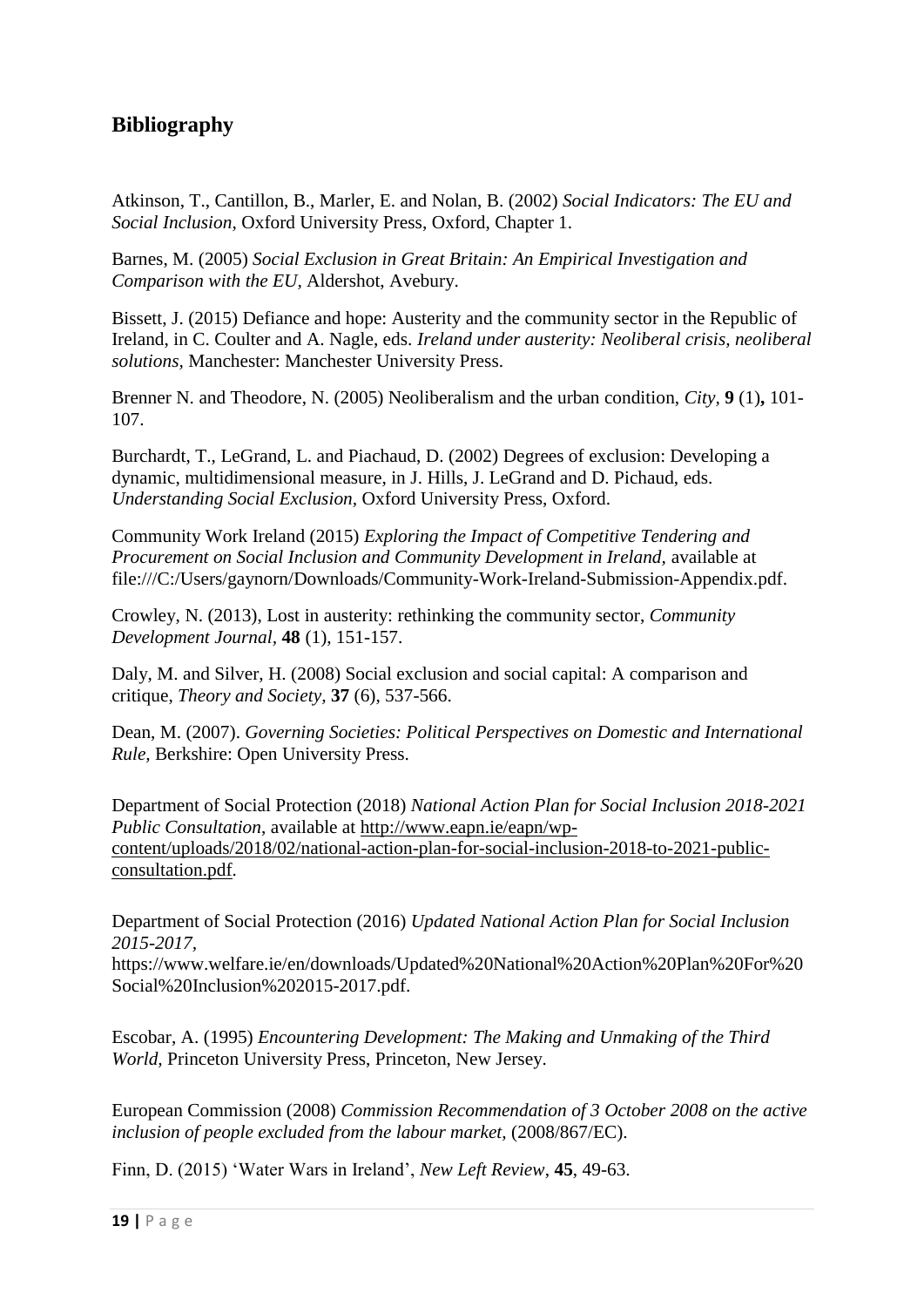Fung, K. (2017) Neoliberalization and community development practices in Hong Kong, *Community Development Journal,* **52** (1), 55-75.

Fursova, J. (2018) The 'business of community development' and the right to the city: reflections on the neoliberalisation processes in urban community development, *Community Development Journal,* **53** (1), 119-135.

Government of Ireland (2015) *Our Communities: A Framework for Local and Community Development in Ireland,* Government Publications, Dublin.

Harvey B. (2015) Local and Community Development in Ireland – An Overview, in ISS21 Local and Community Development Working Group, eds. *The Changing Landscape of Local and Community Development in Ireland: Policy and Practice,* University College Cork, Cork.

Harvey, D. (2005) *A Brief History of Neoliberalism,* Oxford University Press, Oxford.

Hearne, R. (2015) *The Irish water war, austerity and the 'Risen People': An analysis of participant opinions, social and political impacts and transformative potential of the Irish anti water-charges movement,* available at

[https://www.maynoothuniversity.ie/sites/default/files/assets/document/TheIrishWaterwar\\_0.p](https://www.maynoothuniversity.ie/sites/default/files/assets/document/TheIrishWaterwar_0.pdf) [df.](https://www.maynoothuniversity.ie/sites/default/files/assets/document/TheIrishWaterwar_0.pdf)

Jessop B. (2002) Liberalism, neoliberalism, and urban governance: A State-theoretical perspective, *Antipode,* **34**, (3), 452-472.

Kelleher, P. and C. O'Neill (2018) *The Systematic Destruction of the Community Development, Anti-Poverty and Equality Movement (2002-2015)*, Allihies, Cork: Kelleher*associates.*

Levitas, R. (2005) *The Inclusive Society? Social Exclusion and New Labour*, Palgrave Macmillan, 2<sup>nd</sup> ed.

Mayo, M. (2011) Community development: a radical alternative?, in G. Graig, M. Mayo, K. Popple, M. Shaw and M. Taylor, eds, *The Community Development Reader: History, Themes and Issues,* Policy Press, Bristol, 75-82.

Meade, R. (2012) Government and community development in Ireland: The contested subjects of professionalism and expertise, *Antipode,* **44** (3), 889-910.

Meade, R.R., Shaw, M. and Banks, S. (2016) Politics, power and community development: an introductory essay, in R.R. Meade, M. Shaw and S. Banks, eds, *Politics, Power and Community Development,* Policy Press, Bristol, 1-30.

Murphy, M. (2016) Low road or high road? The post-crisis trajectory of Irish activation, *Critical Social Policy,* **36** (3), 532-452.

Newman, J. (2014) 'Governing the present: activism, neoliberalism, and the problem of power and consent', *Critical Policy Studies,* **8** (2), 133-147.